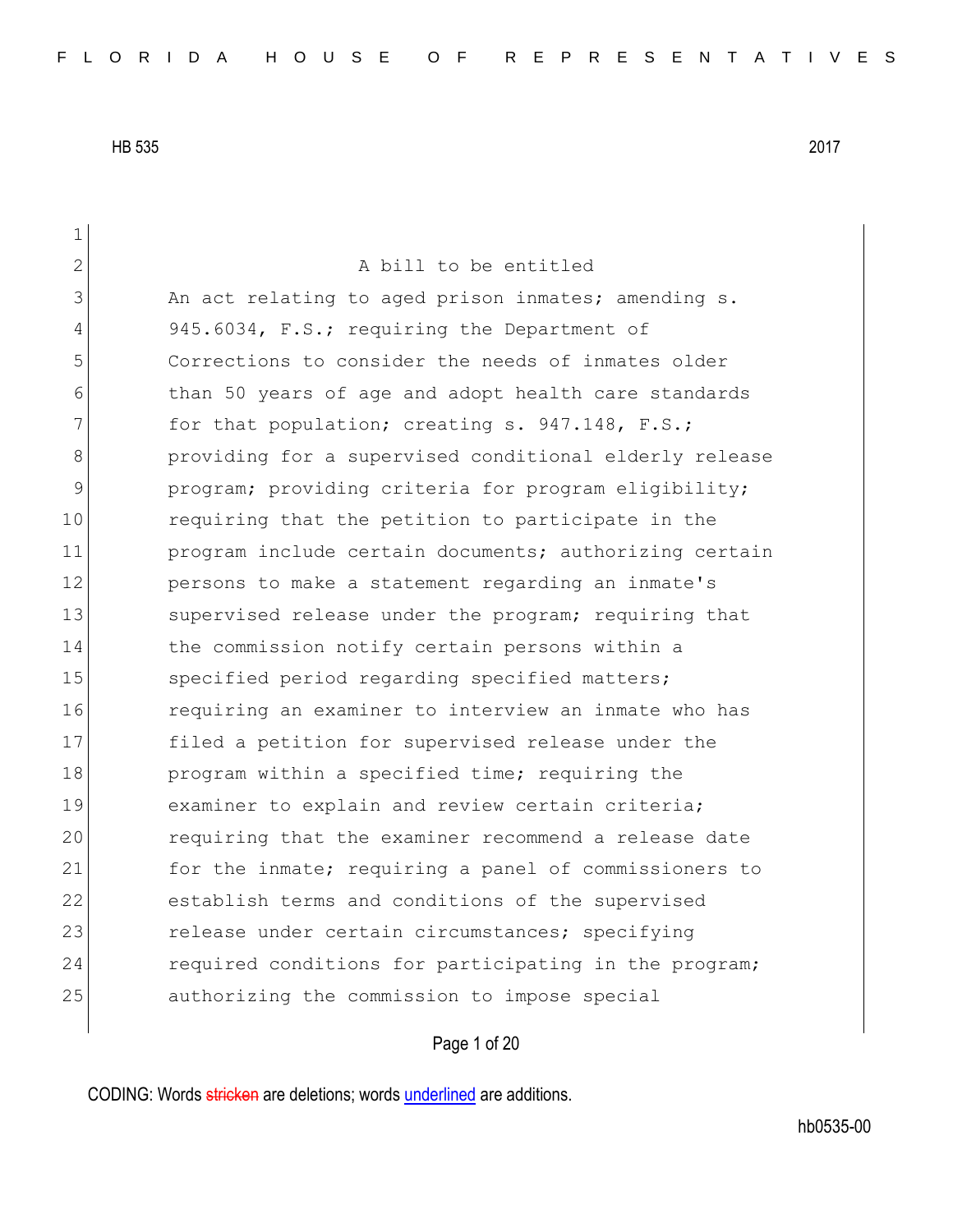26 conditions of supervision; authorizing the inmate to 27 **request a review of the terms and conditions of** 28 Supervision; providing that participation in the 29 program is voluntary; requiring the commission to 30 specify in writing the terms and conditions of 31 supervision and provide a certified copy to the 32 inmate; authorizing the trial court judge to enter an 33 order to retain jurisdiction over the offender; 34 providing a limitation of the trial court's 35 jurisdiction; providing for accrual of gain-time; 36 providing procedures if the trial court retains 37 **jurisdiction of the inmate;** requiring a correctional 38 probation officer to supervise an inmate who is 39 **released under the program;** requiring rulemaking; 40 amending s. 921.002, F.S.; authorizing defendants 65 41 years of age or older who receive favorable 42 determinations from the Florida Commission on Offender 43 Review for certain forms of discretionary and 44 revocable release to serve less than 85 percent of 45 their sentence; specifying a minimum percentage of  $46$  their sentence that such defendants must serve; 47 amending s. 947.141, F.S.; conforming provisions to 48 changes made by the act; authorizing arrest of a 49 releasee under certain circumstances who has been 50 released under the supervised conditional elderly

Page 2 of 20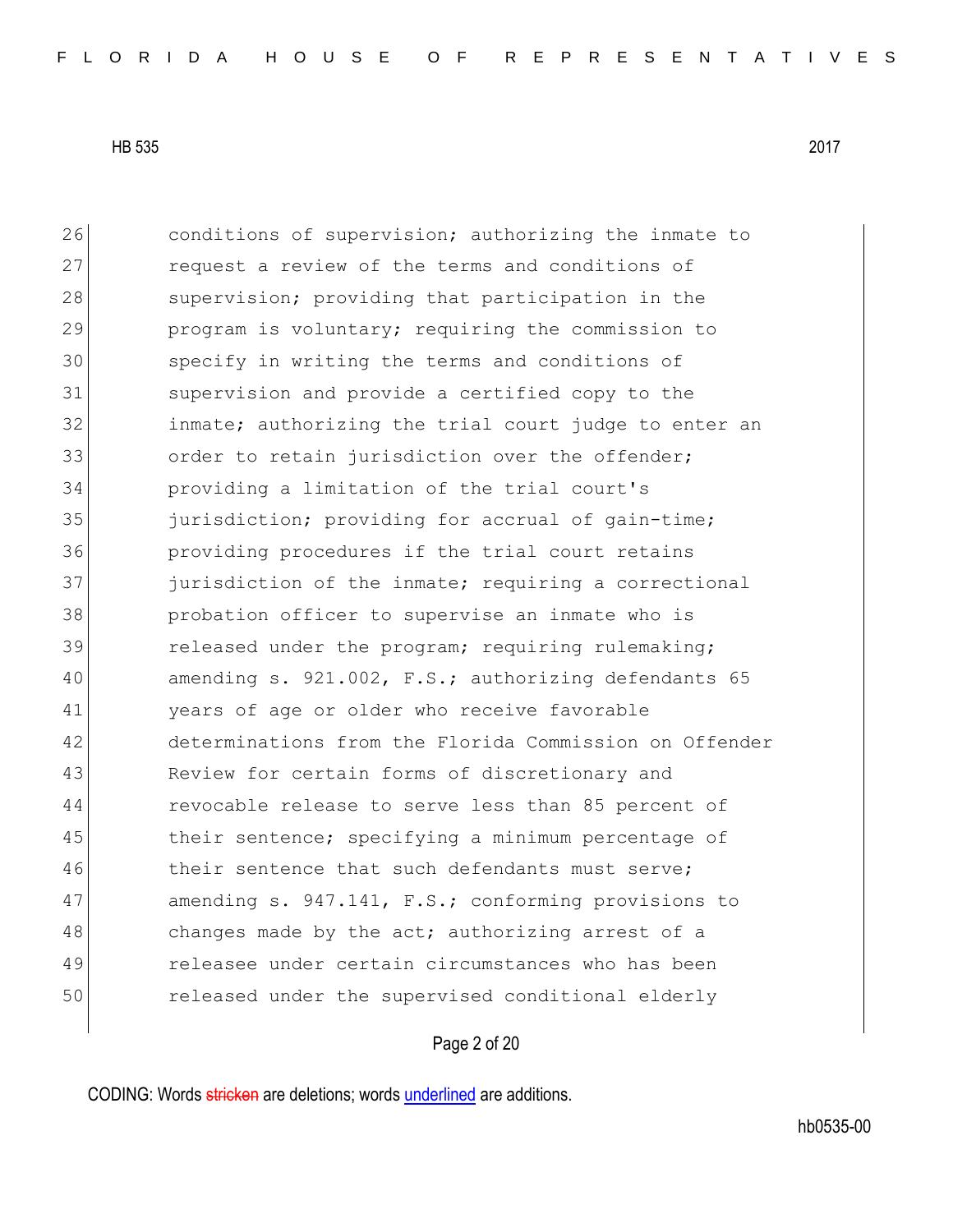51 release program; amending s. 947.149, F.S.; defining 52 the term "elderly and infirm inmate"; expanding 53 eligibility for conditional medical release to include 54 elderly and infirm inmates; providing an effective 55 date. 56 57 Be It Enacted by the Legislature of the State of Florida: 58 59 Section 1. Subsection (1) of section 945.6034, Florida 60 Statutes, is amended to read: 61 945.6034 Minimum health care standards.— 62 (1) The Assistant Secretary for Health Services is 63 responsible for developing a comprehensive health care delivery 64 system and promulgating all department health care standards. 65 Such health care standards shall include, but are not limited 66 to, rules relating to the management structure of the health 67 care system and the provision of health care services to 68 inmates, health care policies, health care plans, quality 69 management systems and procedures, health service bulletins, and 70 treatment protocols. In establishing standards of care, the 71 department shall examine and consider the needs of inmates older 72 than 50 years of age and adopt health care standards unique to 73 this population. 74 Section 2. Section 947.148, Florida Statutes, is created 75 to read:

Page 3 of 20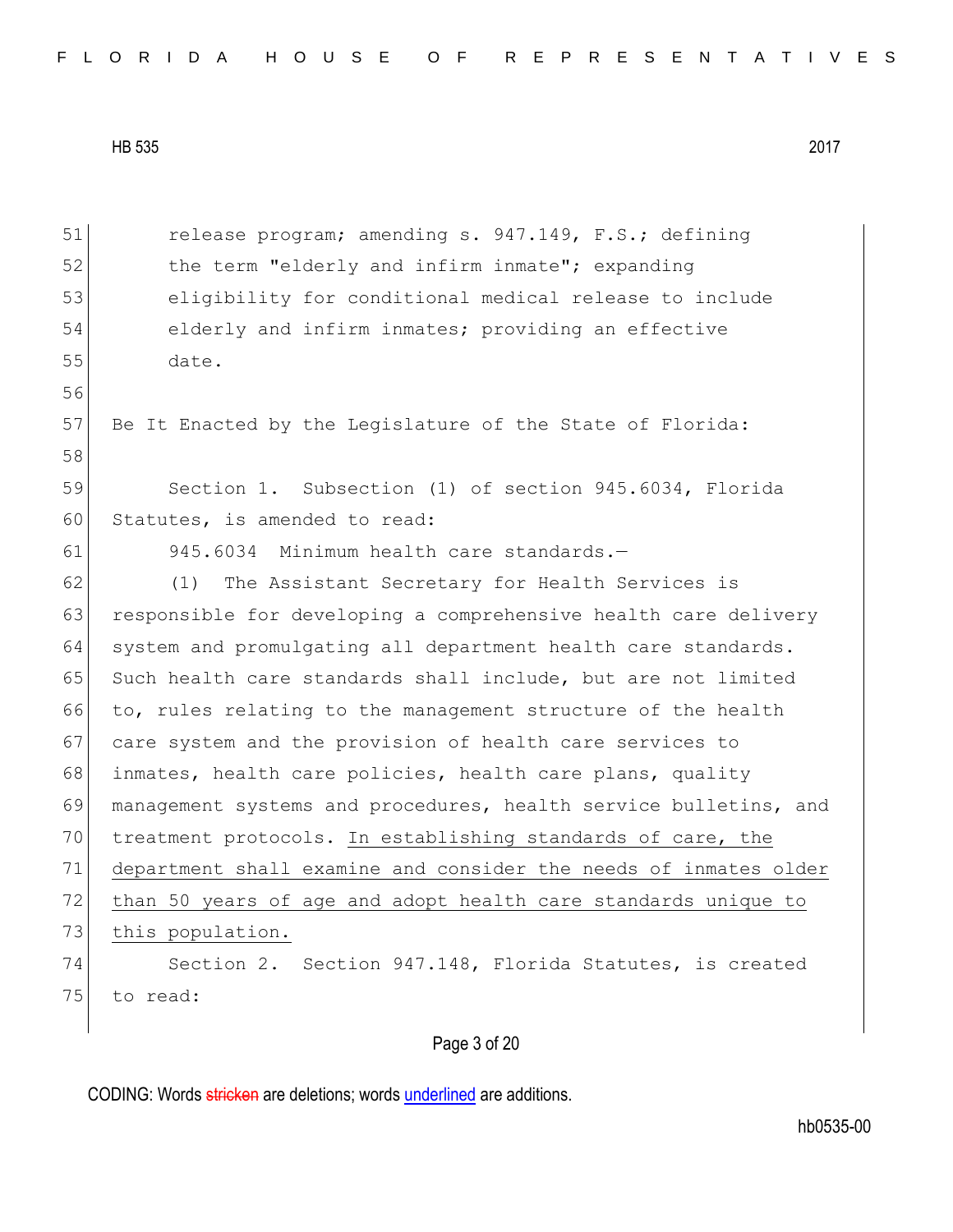76 947.148 Supervised conditional elderly release.— 77 (1) The commission shall, in conjunction with the 78 department, establish a supervised conditional elderly release 79 program. 80 (2) An inmate is eligible for the commission's 81 consideration for release under the program when the inmate is 82 determined by the department to meet all of the following 83 criteria: 84 (a) Is 65 years of age or older. 85 (b) Has been convicted of a felony and has served at least 86 50 percent of his or her sentence. 87 (c) Is not eligible for parole or conditional medical 88 release. 89 (d) Has no more than two prior felony convictions, neither 90 of which are: 91 1. A violent first degree felony; 92 2. A capital offense; 93 3. A sexual offense; or 94 4. An offense involving a child. 95 (e) Is not currently sentenced for: 96 1. A violent first degree felony; 97 2. A capital offense; 98 3. A sexual offense; or 99 4. An offense involving a child. 100 (f) Has not received a disciplinary report within the

Page 4 of 20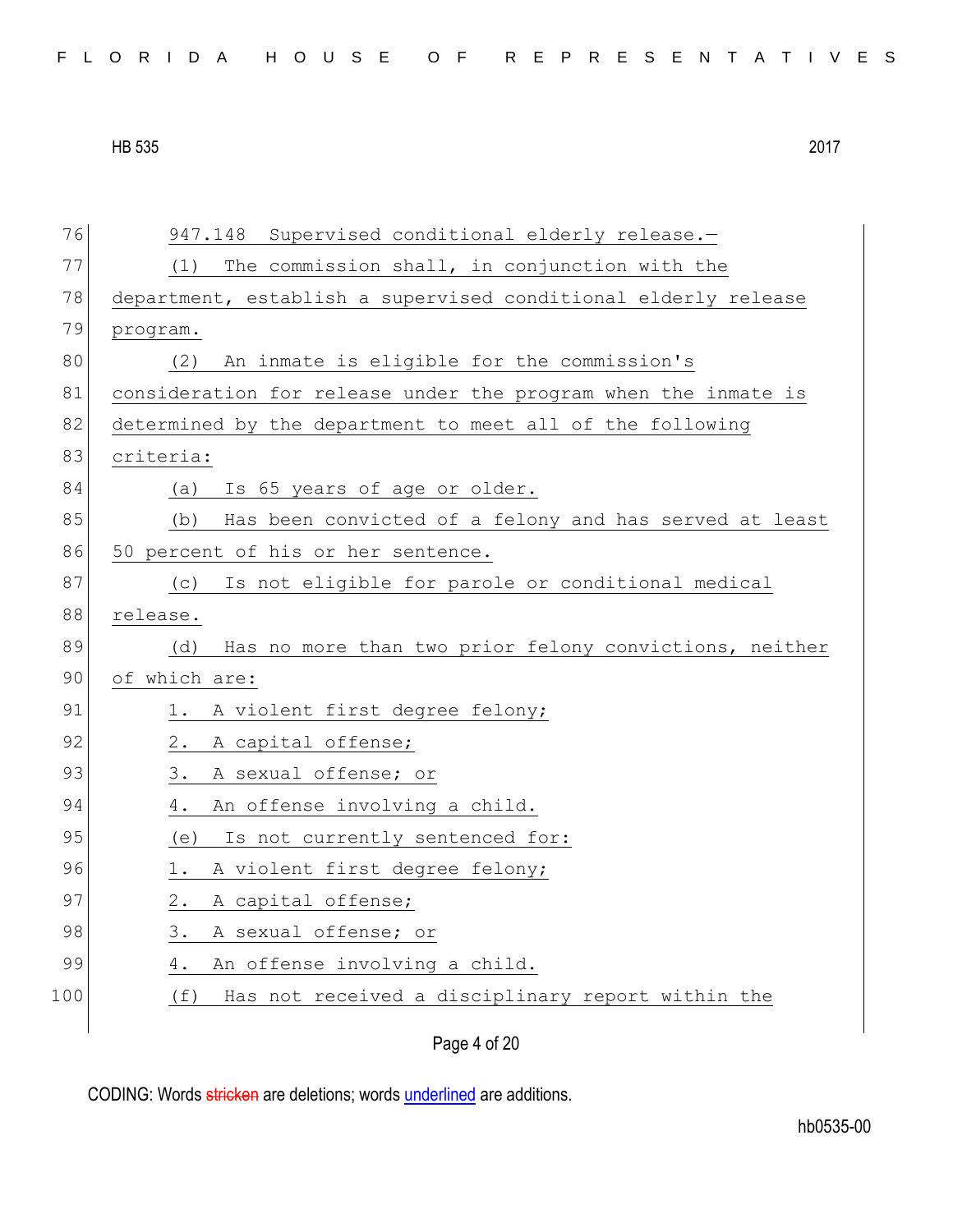| FLORIDA HOUSE OF REPRESENTATIVES |  |
|----------------------------------|--|
|----------------------------------|--|

| 101 | previous 6 months.                                               |
|-----|------------------------------------------------------------------|
| 102 | A petition filed on behalf of an inmate to participate<br>(3)    |
| 103 | in the program must contain the inmate's:                        |
| 104 | Proposed release plan, including details of the<br>(a)           |
| 105 | inmate's planned residence, employment, and healthcare.          |
| 106 | (b) Any relevant medical history, including current              |
| 107 | medical prognosis.                                               |
| 108 | Prison experience and criminal history. The criminal<br>(C)      |
| 109 | history must include:                                            |
| 110 | A claim of innocence, if any.<br>1.                              |
| 111 | 2.<br>The degree to which the inmate accepts responsibility      |
| 112 | for his or her acts leading to the conviction of the crime.      |
| 113 | 3.<br>How any claim of responsibility has affected the           |
| 114 | inmate's feelings of remorse.                                    |
| 115 | (d)<br>Any history of substance abuse and mental health.         |
| 116 | (e) Any disciplinary action taken against the inmate while       |
| 117 | in prison.                                                       |
| 118 | Any participation in prison work and other prison<br>(f)         |
| 119 | programs.                                                        |
| 120 | Any renunciation of gang affiliation.<br>(g)                     |
| 121 | (4)<br>An inmate may not file a new petition within 1 year       |
| 122 | after receiving notification of denial of his or her petition to |
| 123 | participate in the program. A petition that is filed before the  |
| 124 | 1-year period ends shall be returned to the inmate, along with a |
| 125 | notation indicating the date that the petition may be refiled.   |
|     |                                                                  |

Page 5 of 20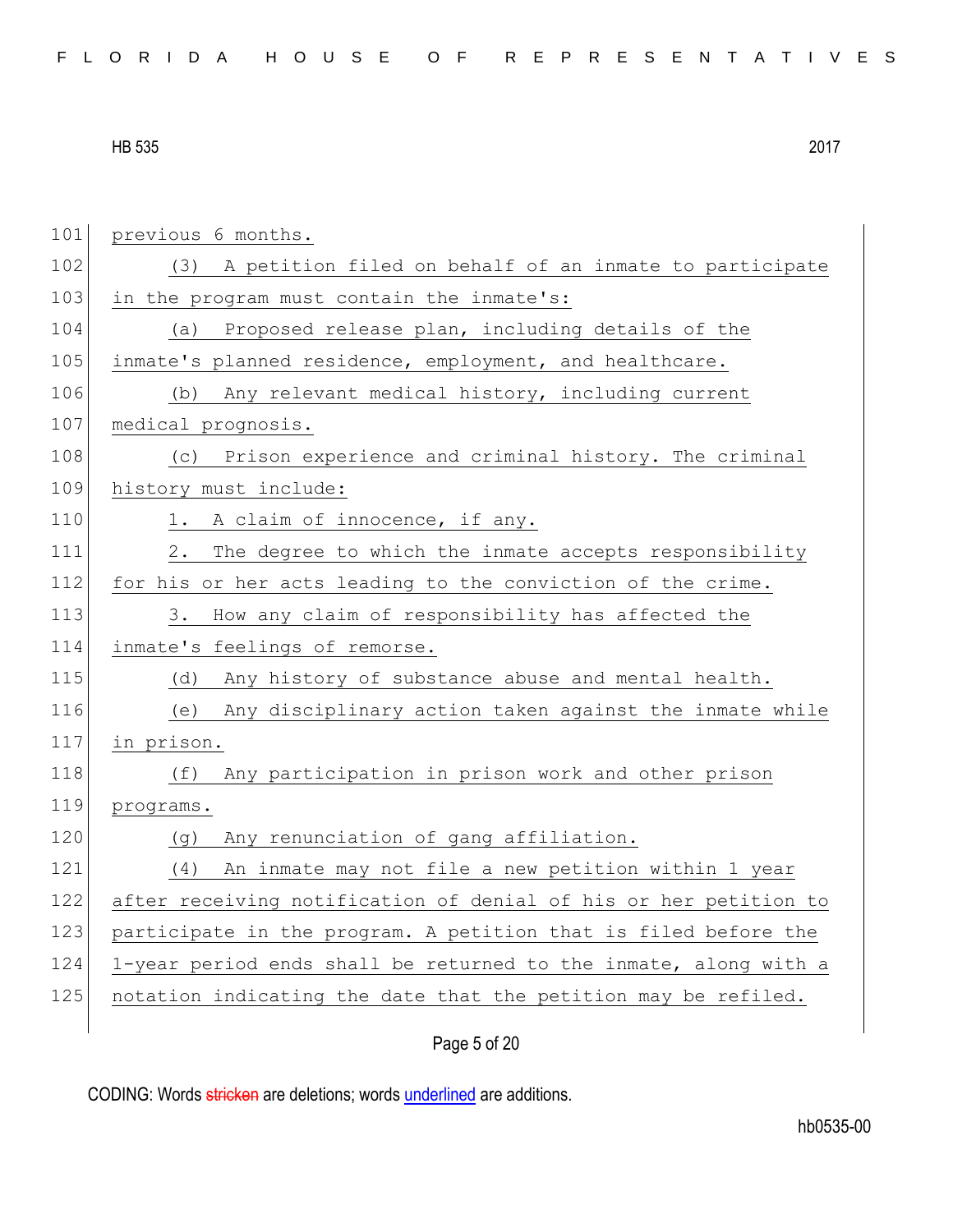| 126 | (5) All matters relating to granting, denying, or revoking       |
|-----|------------------------------------------------------------------|
| 127 | an inmate's supervised release in the program shall be decided   |
| 128 | in a meeting that is open to the public. A victim of the crime   |
| 129 | committed by the inmate, the victim's parent or guardian if the  |
| 130 | victim was a minor, or the lawful representative of the victim   |
| 131 | or of the victim's parent or guardian if the victim was a minor, |
| 132 | may make an oral statement or submit a written statement         |
| 133 | regarding his or her views as to granting, denying, or revoking  |
| 134 | supervision. A person who is not a member or employee of the     |
| 135 | commission, the victim of the crime committed by the inmate, the |
| 136 | victim's parent or guardian if the victim was a minor, or the    |
| 137 | lawful representative of the victim or of the victim's parent or |
| 138 | guardian if the victim was a minor, may participate in           |
| 139 | deliberations concerning the granting or revoking of an inmate's |
| 140 | supervised release in the program only upon the prior written    |
| 141 | approval of the chair of the commission. The commission shall    |
| 142 | notify a victim of the crime committed by the inmate, the        |
| 143 | victim's parent or guardian if the victim was a minor, or the    |
| 144 | lawful representative of the victim or of the victim's parent or |
| 145 | quardian if the victim was a minor within 30 days after the      |
| 146 | petition is received by the commission, within 30 days before    |
| 147 | the commission's meeting, and within 30 days after the           |
| 148 | commission's decision.                                           |
| 149 | The commission may approve an inmate for participation<br>(6)    |
| 150 | in the program if the inmate demonstrates:                       |
|     |                                                                  |

Page 6 of 20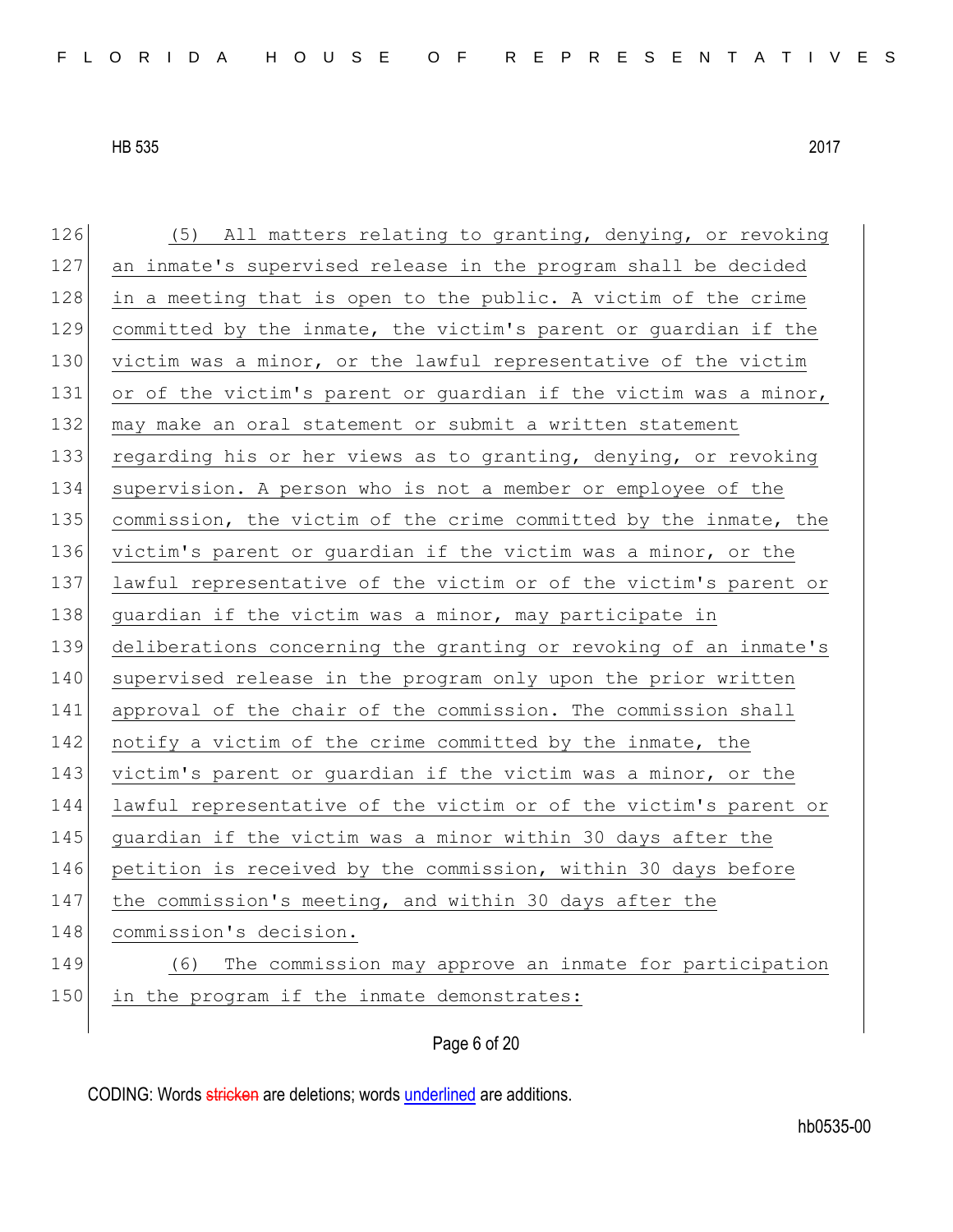|  |  |  |  |  | FLORIDA HOUSE OF REPRESENTATIVES |  |
|--|--|--|--|--|----------------------------------|--|
|--|--|--|--|--|----------------------------------|--|

Page 7 of 20 151 (a) Successful participation in programs designed to 152 restore the inmate as a useful and productive person in the 153 community upon release. 154 (b) Genuine reform and changed behavior over a period of 155 years. 156 (c) Remorse for actions that have caused pain and 157 suffering to the victims of his or her offenses. 158 (d) A renunciation of criminal activity and gang 159 affiliation if the inmate was a member of a gang. 160 (7) In considering an inmate's eligibility for 161 participation in the program, the commission shall review the 162 inmate's: 163 (a) Entire criminal history and record. 164 (b) Complete medical history, including history of 165 substance abuse, mental health, and current medical prognosis. 166 (c) Prison disciplinary record. 167 (d) Work record. 168 (e) Participation in prison programs. 169 (f) Gang affiliation, if any. 170 171 The commission shall consider the inmate's responsibility for 172 the acts leading to the conviction, including prior and 173 continued statements of innocence and the inmate's feelings of 174 remorse. 175 (8)(a) An examiner shall interview an inmate within 90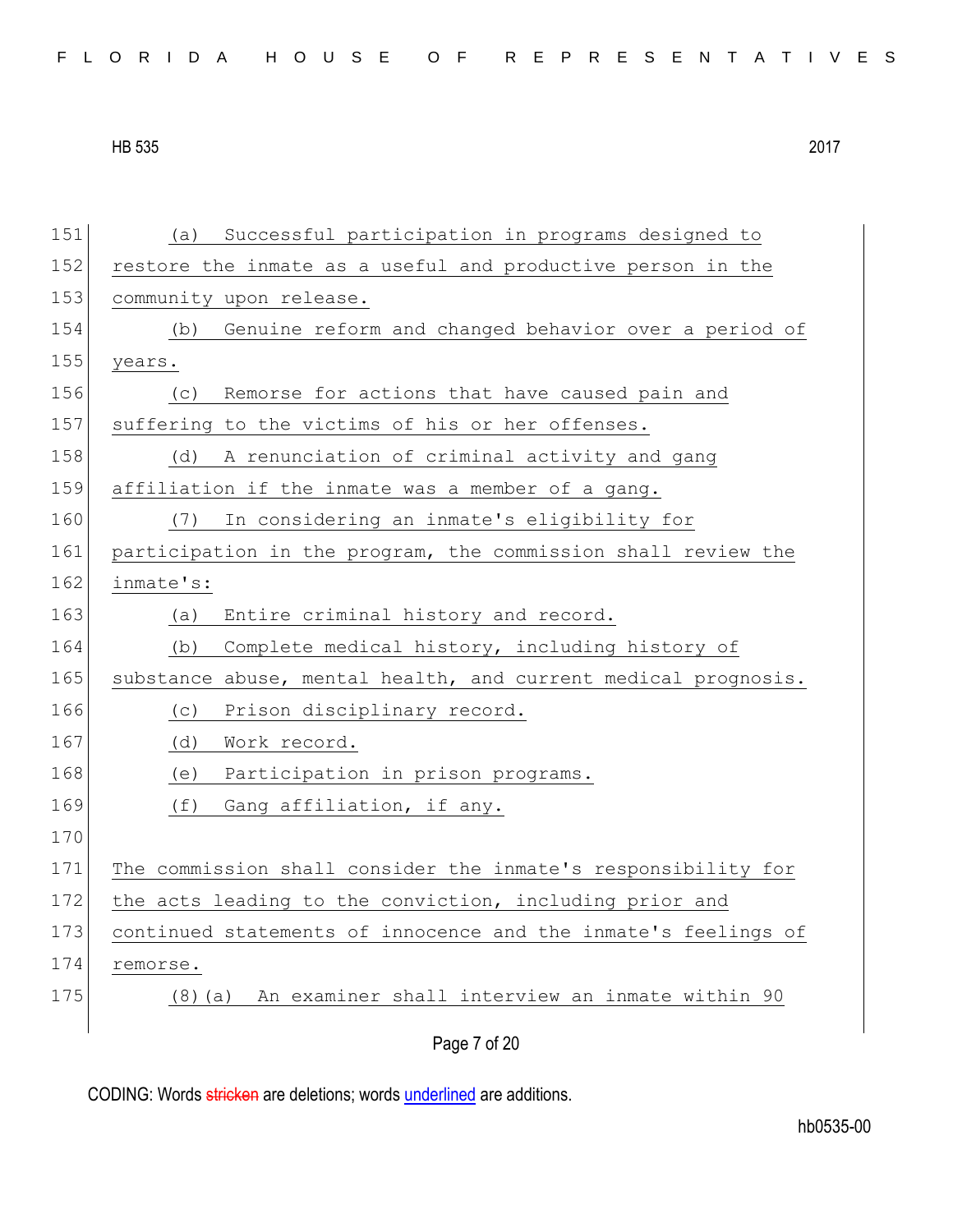176 days after a petition is filed on behalf of the inmate. An 177 interview may be postponed for a period not to exceed 90 days. 178 Such postponement must be for good cause, which includes, but is 179 not limited to, the need for the commission to obtain a 180 presentence or postsentence investigation report or a violation 181 report. The reason for postponement shall be noted in writing 182 and included in the official record. A postponement for good 183 cause may not result in an interview being conducted later than 184 90 days after the inmate's initial scheduled interview. 185 (b) During the interview, the examiner shall: 186 1. Explain the program to the inmate and review the 187 information described in subsections  $(2)$ ,  $(3)$ , and  $(7)$ . 188 2. Determine whether the inmate will be eligible for 189 enrollment in Medicaid or Medicare programs upon release. The 190 examiner shall include that information in the final 191 recommendation to the commission. 192 (c) Within 10 days after the interview, the examiner shall 193 recommend in writing to a panel of at least two commissioners 194 appointed by the chair a release date for the inmate. The 195 commissioners are not bound by the examiner's recommended 196 release date. 197 (9) An inmate may not be placed in the program merely as a 198 reward for good conduct or efficient performance of duties 199 assigned in prison. An inmate may not be placed in the program 200 unless the commission finds that there is reasonable probability

Page 8 of 20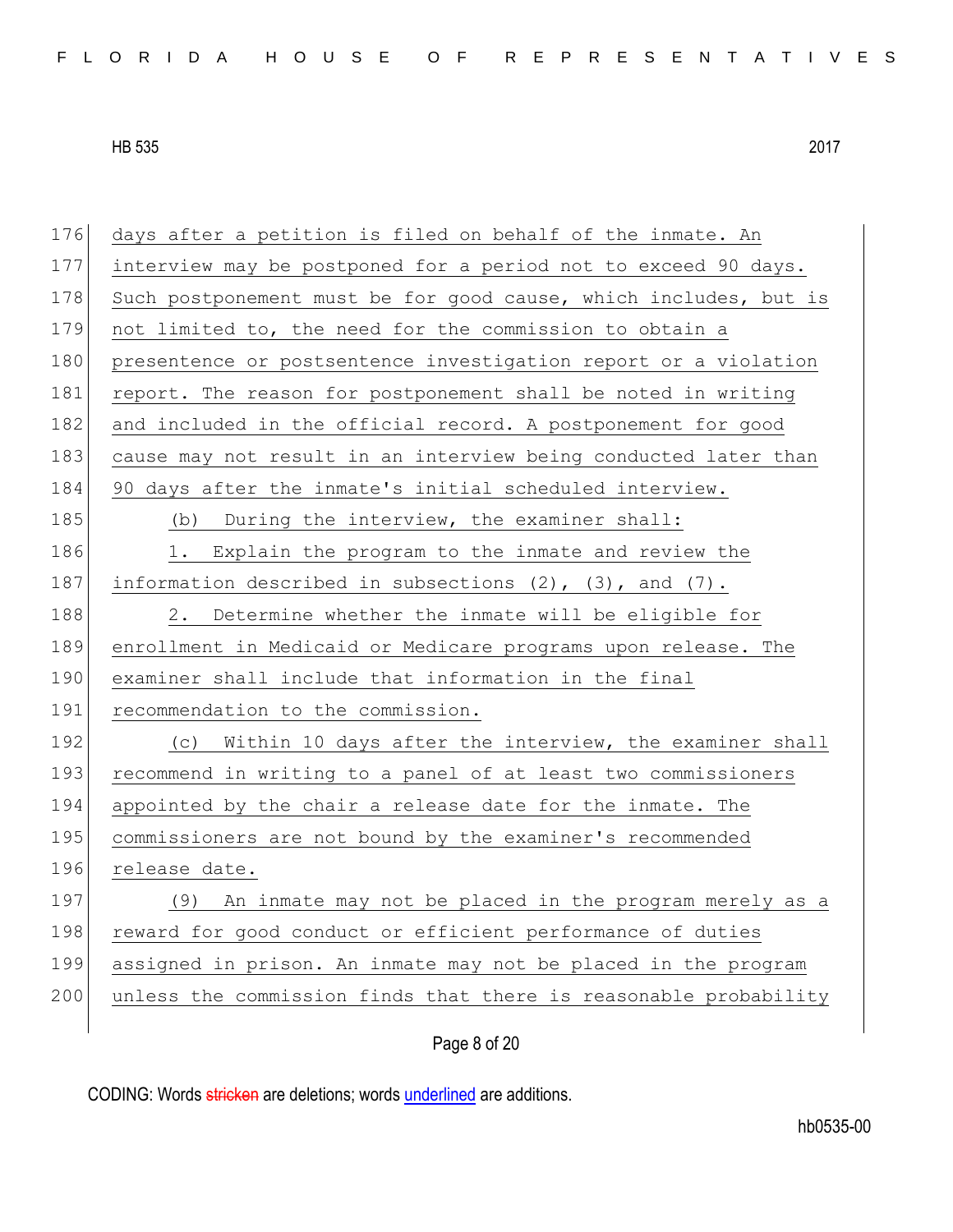| 201 | that, if the inmate is placed in the program, he or she will     |
|-----|------------------------------------------------------------------|
| 202 | live and conduct himself or herself as a respectable and law-    |
| 203 | abiding person and that the inmate's release will be compatible  |
| 204 | with his or her own welfare and the welfare of society.          |
| 205 | (10) If the commission accepts the petition, approves the        |
| 206 | proposed release plan, and determines that the inmate is         |
| 207 | eligible for the program, a panel of at least two commissioners  |
| 208 | shall establish the terms and conditions of the supervision.     |
| 209 | When granting supervised release under the program, the          |
| 210 | commission shall require the inmate to participate in 10 hours   |
| 211 | of community service for each year served in prison, require the |
| 212 | inmate be subject to electronic monitoring for at least 1 year,  |
| 213 | and require the inmate to pay reparation or restitution to the   |
| 214 | victim for the damage or loss caused by the offense for which    |
| 215 | the inmate was imprisoned. The commission may elect not to       |
| 216 | impose any or all of the conditions if it finds reason that it   |
| 217 | should not do so. If the commission does not order restitution   |
| 218 | or orders only partial restitution, the commission must state on |
| 219 | the record the reasons for its decision. The amount of such      |
| 220 | reparation or restitution shall be determined by the commission. |
| 221 | The commission may impose special conditions it<br>(11)          |
| 222 | considers warranted from its review of the release plan and      |
| 223 | inmate's record, including, but not limited to, a requirement    |
| 224 | that an inmate:                                                  |
| 225 | Pay any debt due and owing to the state under s.<br>(a)          |
|     |                                                                  |
|     | Page 9 of 20                                                     |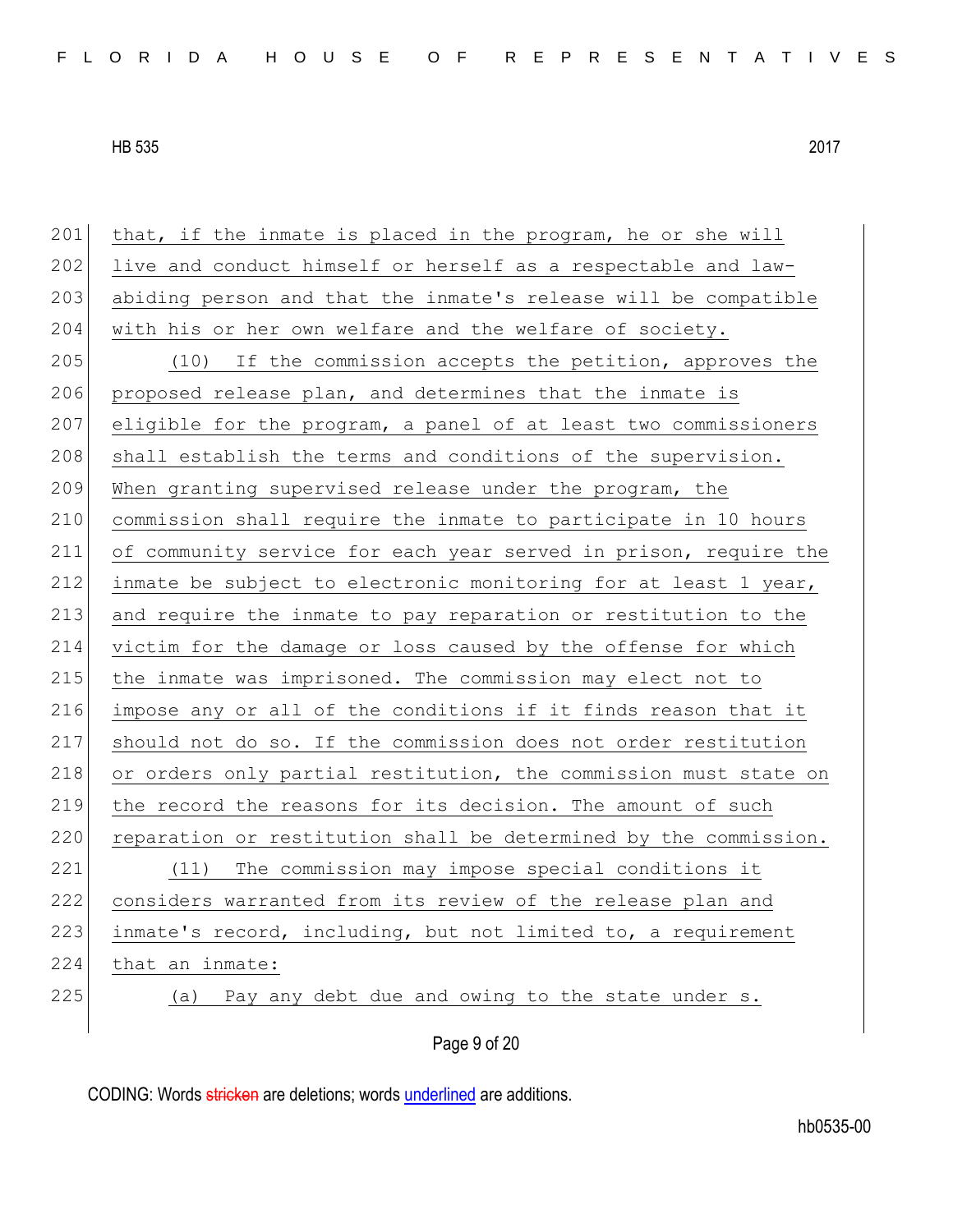| 226 | 960.17 or pay attorney fees and costs that are owed to the state |
|-----|------------------------------------------------------------------|
| 227 | under s. 938.29.                                                 |
| 228 | Not leave the state or a specified area within the<br>(b)        |
| 229 | state without the consent of the commission.                     |
| 230 | (c) Not associate with persons engaged in criminal               |
| 231 | activity.                                                        |
| 232 | Carry out the instructions of his or her supervising<br>(d)      |
| 233 | correctional probation officer.                                  |
| 234 | (e) Enroll in Medicaid, Medicare, or other healthcare            |
| 235 | insurance.                                                       |
| 236 | (12) (a) An inmate may request a review of the terms and         |
| 237 | conditions of his or her release under the program. A panel of   |
| 238 | at least two commissioners appointed by the chair shall consider |
| 239 | the inmate's request, render a written decision and the reasons  |
| 240 | for the decision to continue or to modify the terms and          |
| 241 | conditions of the program supervision, and inform the inmate of  |
| 242 | the decision in writing within 30 days after the date of receipt |
| 243 | of the request for review. During the period of review of the    |
| 244 | terms and conditions of supervision, the inmate shall be subject |
| 245 | to the authorized terms and conditions of supervision until such |
| 246 | time that a decision is made to continue or modify the terms and |
| 247 | conditions of supervision.                                       |
| 248 | The length of supervision shall be the remaining<br>(b)          |
| 249 | amount of time the inmate has yet to serve, including            |
| 250 | calculations for gain-time credit, as determined by the          |
|     |                                                                  |

Page 10 of 20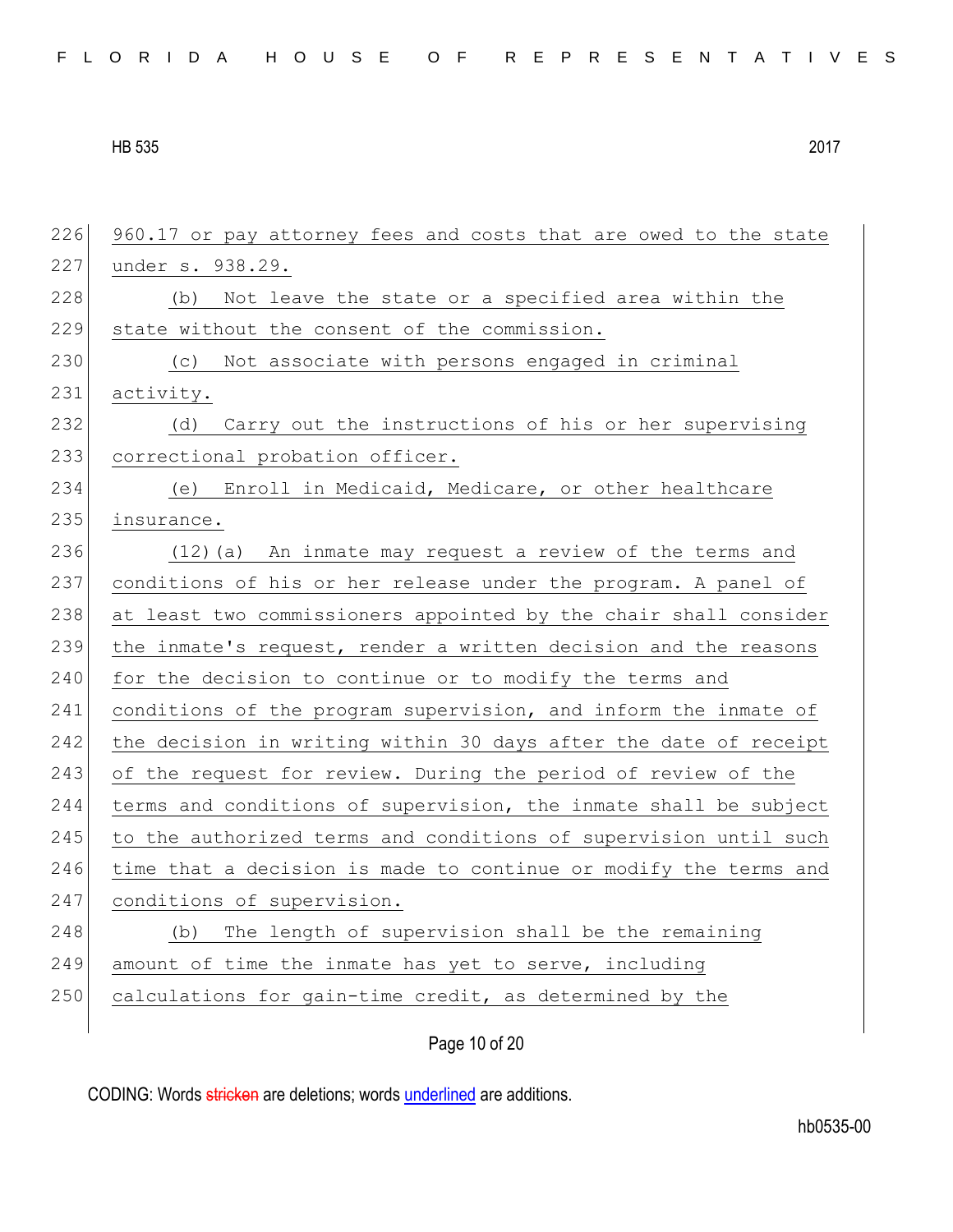251 department. 252 (c) An inmate's participation in the program is voluntary 253 and the inmate must agree to abide by all conditions of release. 254 The commission, upon authorizing a supervision release date, 255 shall specify in writing the terms and conditions of the program 256 supervision and provide a certified copy of these terms and 257 conditions to the inmate. 258  $(13)(a)$  At the time of sentencing, a trial court judge may 259 enter an order retaining jurisdiction over an offender for 260 review of a release order by the commission under this section. 261 Such jurisdiction of the trial court judge is limited to the 262 first one-third of the maximum sentence imposed. When an 263 offender is convicted of two or more felonies and concurrent 264 sentences are imposed, the jurisdiction of the trial court 265 applies to the first one-third of the maximum sentence imposed 266 for the most severe felony for which the person was convicted. 267 When an offender is convicted of two or more felonies and 268 consecutive sentences are imposed, the jurisdiction of the trial 269 court judge applies to the first one-third of the total 270 consecutive sentences imposed. 271 (b) In retaining jurisdiction for purposes of this  $272$  subsection, a trial court must state the justification with 273 individual particularity, and such justification shall be made a 274 part of the court record. A copy of the justification and the 275 uniform commitment form issued by the court pursuant to s.

Page 11 of 20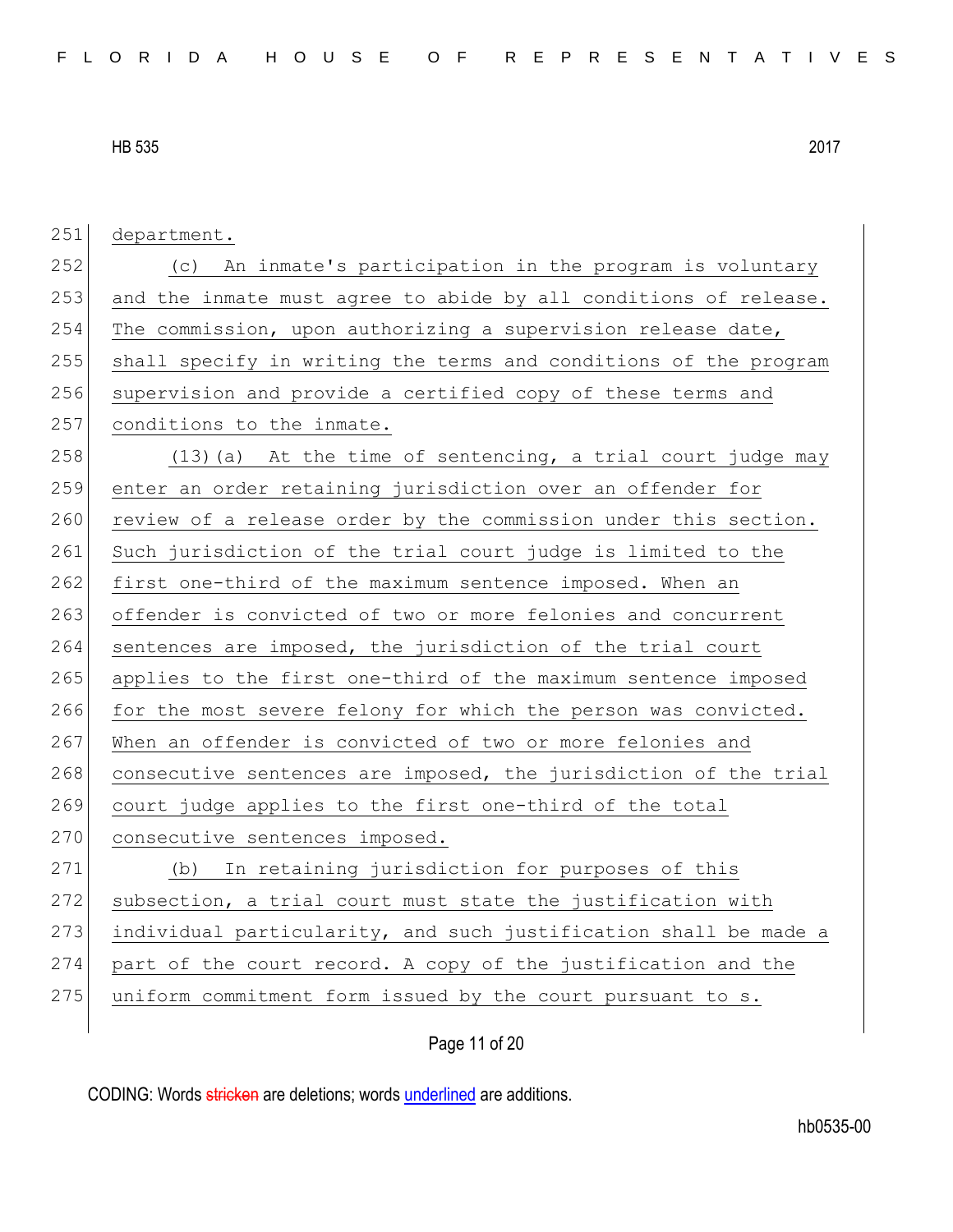276 944.17 shall be delivered to the department. 277 (c) Gain-time as provided for by law shall accrue, except 278 that an offender over whom the trial court has retained 279 jurisdiction as provided in this subsection may not be released 280 during the first one-third of his or her sentence by reason of 281 gain-time. 282 (d) In such a case of retained jurisdiction, the 283 commission, within 30 days after the entry of its release order, 284 shall send notice of its release order to the original 285 sentencing judge and to the appropriate state attorney. The 286 release order shall be made contingent upon entry of an order by 287 the appropriate circuit judge relinquishing jurisdiction as 288 provided for in paragraph (e). If the original sentencing judge 289 is no longer serving, notice shall be sent to the chief judge of 290 the circuit in which the offender was sentenced. The chief judge 291 may designate a circuit judge within the circuit to act in the 292 place of the original sentencing judge. 293 (e) The original sentencing judge or his or her 294 replacement shall notify the commission within 10 days after 295 receipt of the notice required pursuant to paragraph (d) as to 296 whether the court desires to retain jurisdiction. If the 297 original sentencing judge or his or her replacement does not so 298 notify the commission within the 10-day period or notifies the 299 commission that the court does not desire to retain

300 jurisdiction, the commission may dispose of the matter as it

Page 12 of 20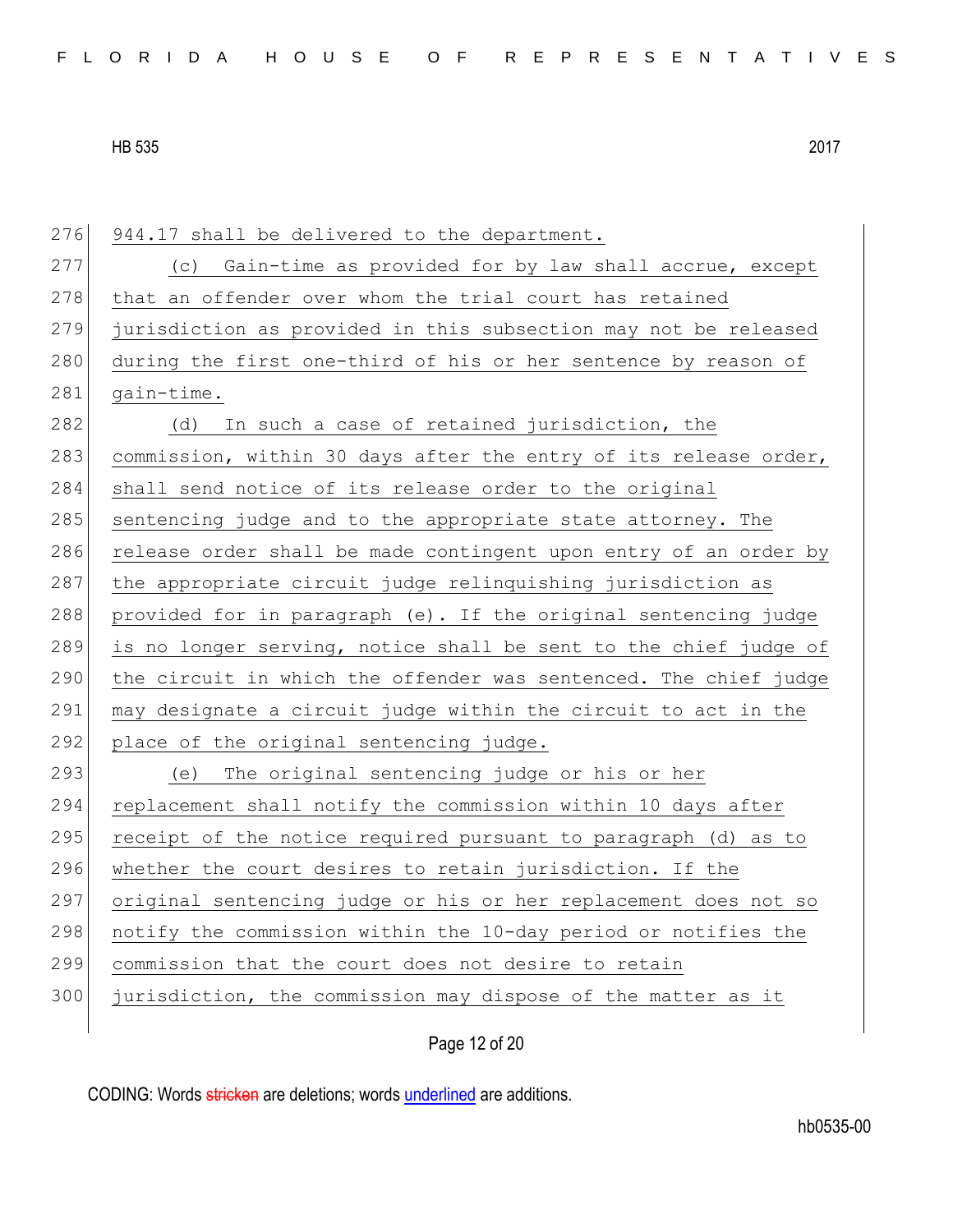sees fit. 302 (f) Upon receipt of notice of intent to retain jurisdiction from the original sentencing judge or his or her replacement, the commission shall, within 10 days, forward to 305 the court its release order, the examiner's report and recommendation, and all supporting information upon which its 307 release order was based. (g) Within 30 days after receipt of the items listed in paragraph (f), the original sentencing judge or his or her 310 replacement shall review the order, findings, and evidence. If the judge finds that the order of the commission is not based on competent, substantial evidence or that participation in the program is not in the best interest of the community or the inmate, the court may vacate the release order. The judge or his or her replacement shall notify the commission of the decision 316 of the court and, if the release order is vacated, such notification must contain the evidence relied on and the reasons for denial. A copy of the notice shall be sent to the inmate. 319 (14) A correctional probation officer, as defined in s. 943.10, shall supervise the inmate released under this program. (15) The department and commission shall adopt rules to administer this section. Section 3. Paragraph (e) of subsection (1) of section 921.002, Florida Statutes, is amended to read: 921.002 The Criminal Punishment Code.—The Criminal

Page 13 of 20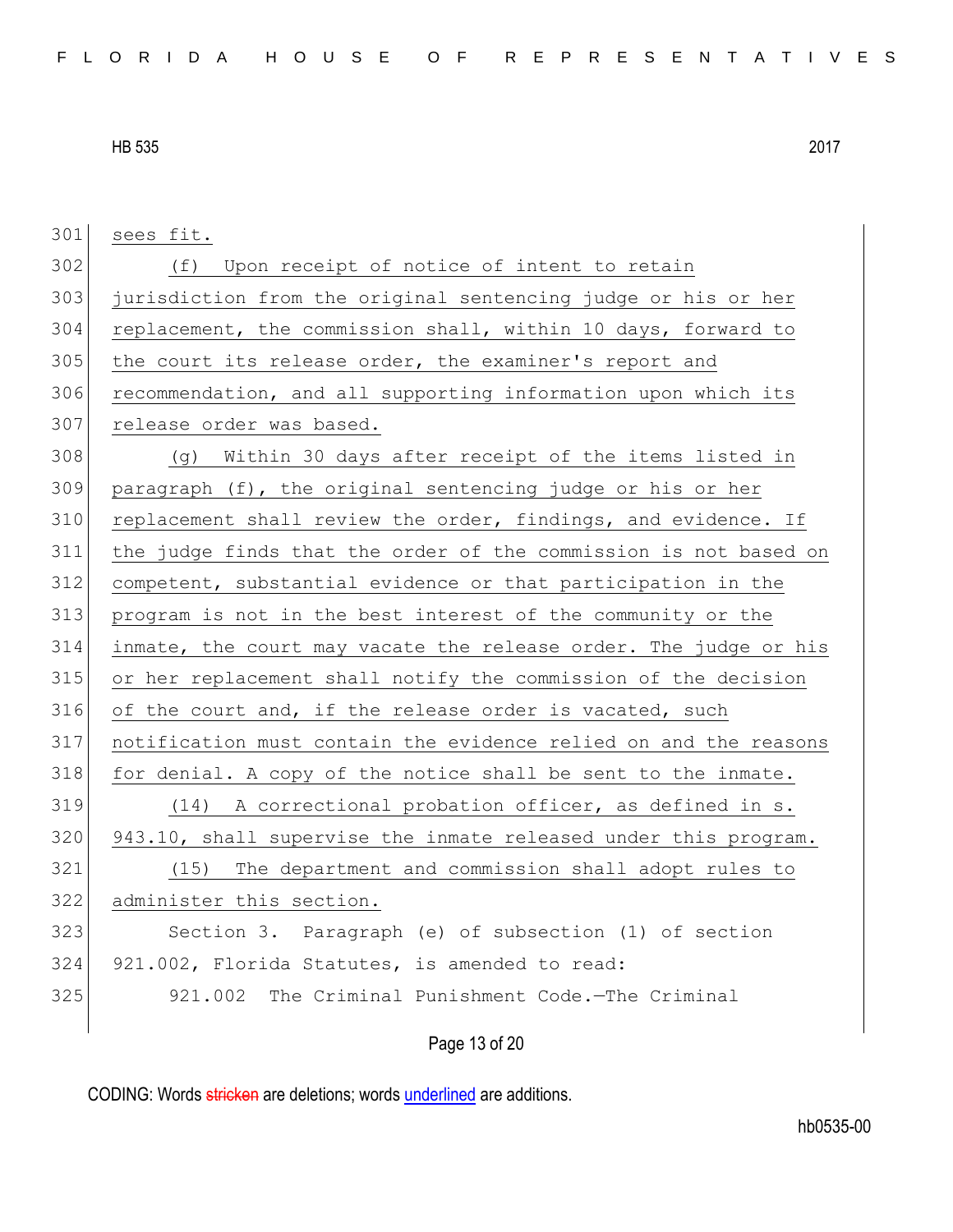Punishment Code shall apply to all felony offenses, except capital felonies, committed on or after October 1, 1998.

 (1) The provision of criminal penalties and of limitations upon the application of such penalties is a matter of predominantly substantive law and, as such, is a matter properly 331 addressed by the Legislature. The Legislature, in the exercise of its authority and responsibility to establish sentencing criteria, to provide for the imposition of criminal penalties, and to make the best use of state prisons so that violent criminal offenders are appropriately incarcerated, has determined that it is in the best interest of the state to 337 develop, implement, and revise a sentencing policy. The Criminal Punishment Code embodies the principles that:

 (e) The sentence imposed by the sentencing judge reflects the length of actual time to be served, shortened only by the application of incentive and meritorious gain-time as provided 342 by law, and may not be shortened if the defendant would consequently serve less than 85 percent of his or her term of imprisonment as provided in s. 944.275(4)(b)3., except defendants 65 years of age or older whose terms of incarceration may be reduced by up to 50 percent as a result of a favorable determination made by the Florida Commission on Offender Review 348 for forms of discretionary and revocable release provided in ss. 947.148 and 947.149. The provisions of chapter 947, relating to parole, shall not apply to persons sentenced under the Criminal

## Page 14 of 20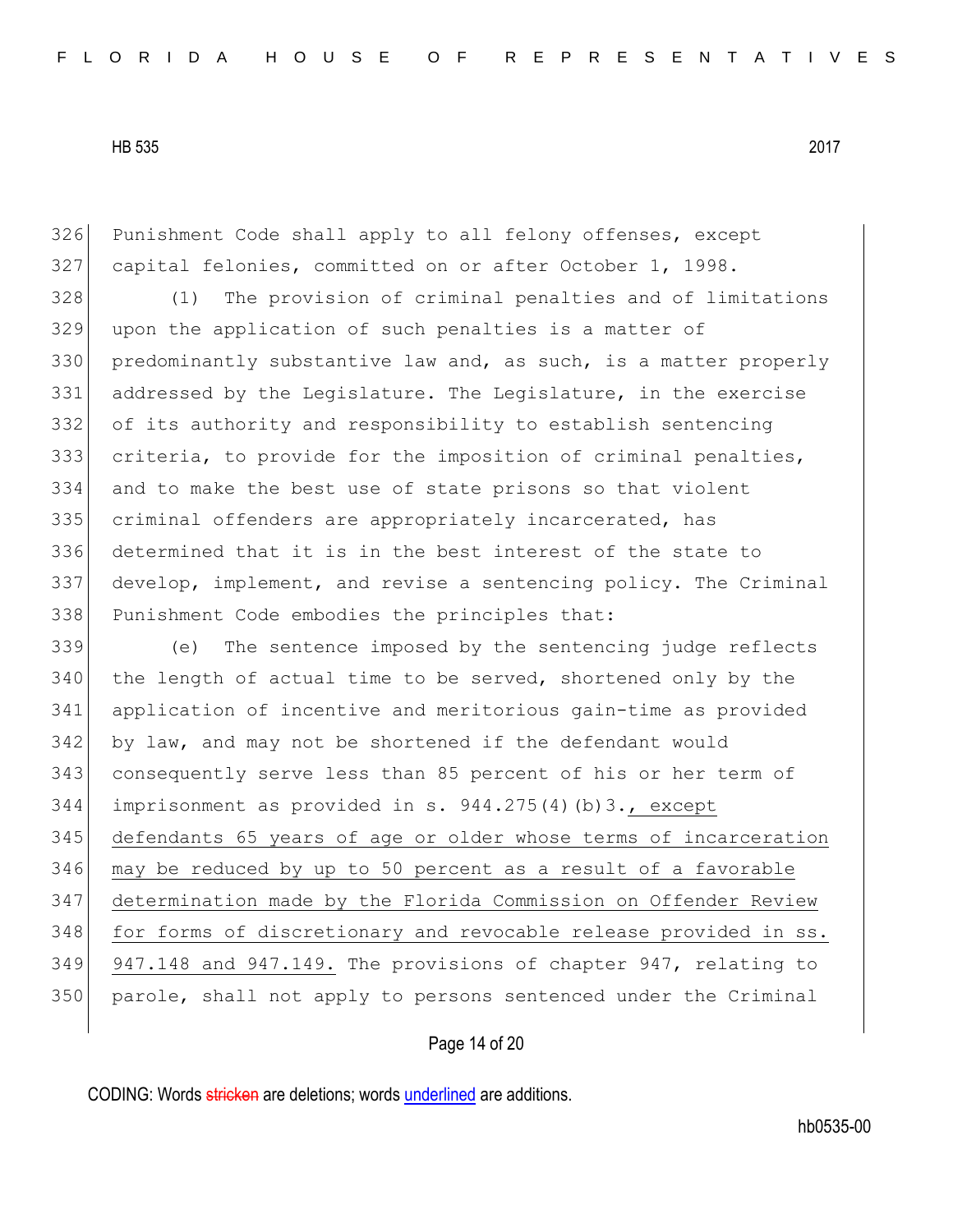351 Punishment Code.

352 Section 4. Subsections  $(1)$ ,  $(2)$ ,  $(3)$ ,  $(4)$ ,  $(6)$ , and  $(7)$  of 353 section 947.141, Florida Statutes, are amended, and subsection 354 (8) is added to that section, to read:

355 947.141 Violations of conditional release, control 356 release, or conditional medical release or addiction-recovery 357 supervision, or supervised conditional elderly release.-

 (1) If a member of the commission or a duly authorized representative of the commission has reasonable grounds to believe that an offender who is on release supervision under s. 947.1405, s. 947.146, s. 947.148, s. 947.149, or s. 944.4731 has 362 violated the terms and conditions of the release in a material 363 respect, such member or representative may cause a warrant to be issued for the arrest of the releasee; if the offender was found to be a sexual predator, the warrant must be issued.

 (2) Upon the arrest on a felony charge of an offender who 367 is on release supervision under s. 947.1405, s. 947.146, s. 947.148, s. 947.149, or s. 944.4731, the offender must be detained without bond until the initial appearance of the offender at which a judicial determination of probable cause is made. If the trial court judge determines that there was no 372 probable cause for the arrest, the offender may be released. If 373 the trial court judge determines that there was probable cause for the arrest, such determination also constitutes reasonable grounds to believe that the offender violated the conditions of

#### Page 15 of 20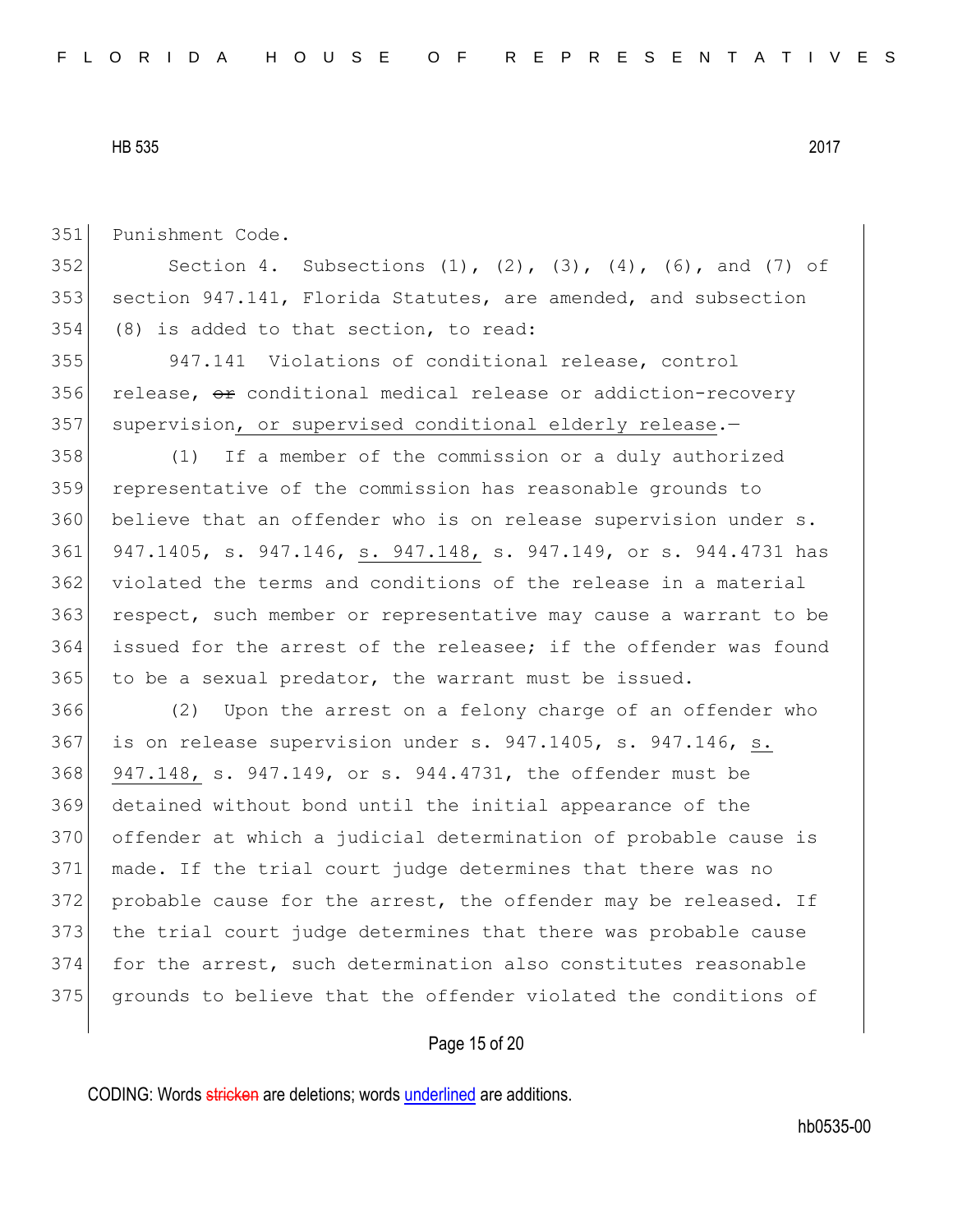376 the release. Within 24 hours after the trial court judge's finding of probable cause, the detention facility administrator or designee shall notify the commission and the department of the finding and transmit to each a facsimile copy of the 380 probable cause affidavit or the sworn offense report upon which 381 | the trial court judge's probable cause determination is based. The offender must continue to be detained without bond for a period not exceeding 72 hours excluding weekends and holidays after the date of the probable cause determination, pending a decision by the commission whether to issue a warrant charging 386 the offender with violation of the conditions of release. Upon the issuance of the commission's warrant, the offender must continue to be held in custody pending a revocation hearing held in accordance with this section.

 (3) Within 45 days after notice to the Florida Commission on Offender Review of the arrest of a releasee charged with a violation of the terms and conditions of conditional release, 393 control release, conditional medical release,  $\theta$ r addiction-394 recovery supervision, or supervised conditional elderly release, the releasee must be afforded a hearing conducted by a commissioner or a duly authorized representative thereof. If the 397 releasee elects to proceed with a hearing, the releasee must be informed orally and in writing of the following:

399 (a) The alleged violation with which the releasee is 400 charged.

# Page 16 of 20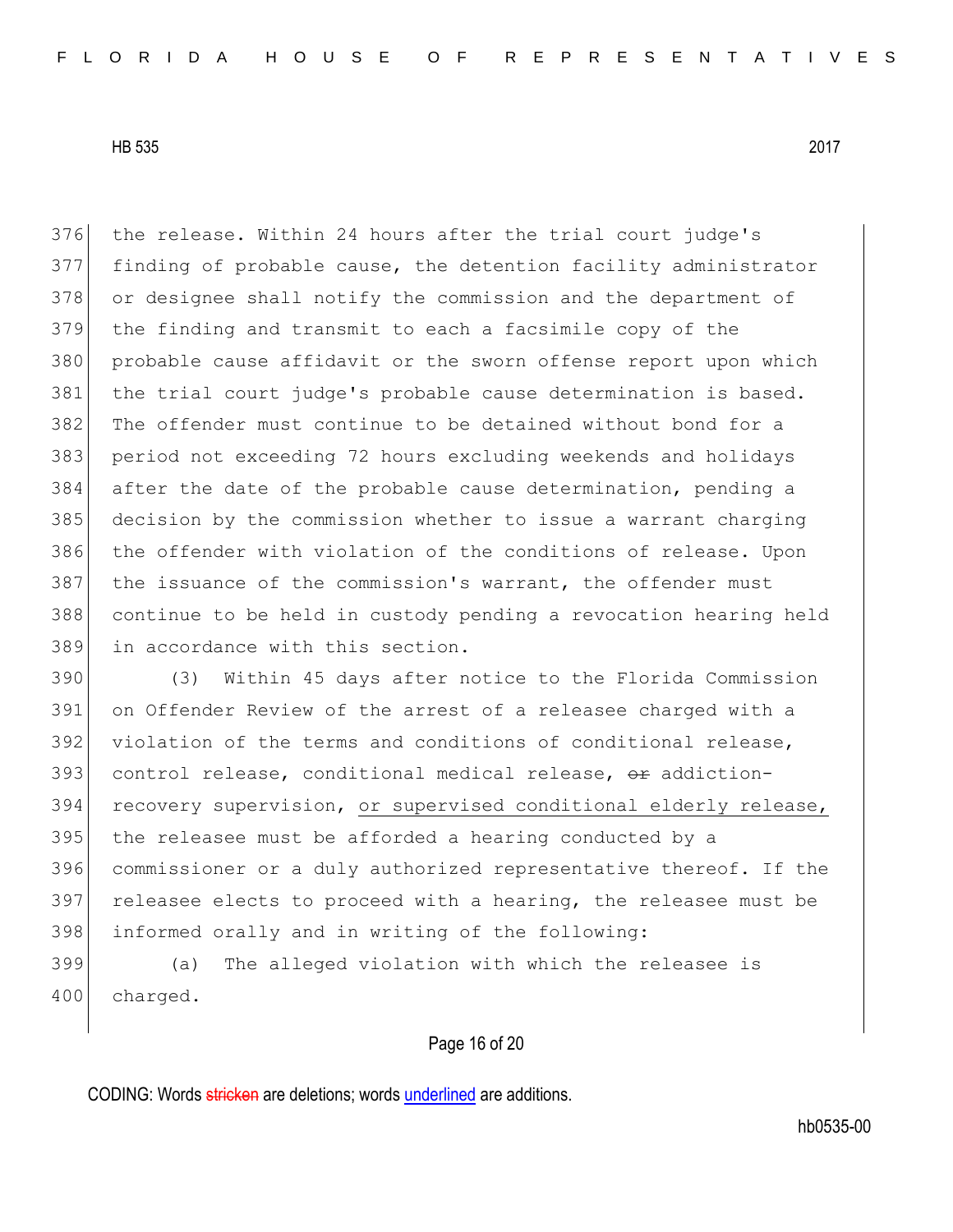401 (b) The releasee's right to be represented by counsel. 402 (c) The releasee's right to be heard in person. 403 (d) The releasee's right to secure, present, and compel 404 the attendance of witnesses relevant to the proceeding. 405 (e) The releasee's right to produce documents on the 406 releasee's own behalf. 407 (f) The releasee's right of access to all evidence used 408 against the releasee and to confront and cross-examine adverse 409 witnesses. 410  $(q)$  The releasee's right to waive the hearing. 411 (4) Within a reasonable time following the hearing, the 412 commissioner or the commissioner's duly authorized 413 representative who conducted the hearing shall make findings of 414 fact in regard to the alleged violation. A panel of no fewer 415 than two commissioners shall enter an order determining whether 416 the charge of violation of conditional release, control release, 417 conditional medical release,  $\theta$  addiction-recovery supervision, 418 or supervised conditional elderly release has been sustained 419 based upon the findings of fact presented by the hearing 420 commissioner or authorized representative. By such order, the 421 panel may revoke conditional release, control release, 422 conditional medical release, or addiction-recovery supervision, 423 or supervised conditional elderly release and thereby return the 424 releasee to prison to serve the sentence imposed, reinstate the 425 original order granting the release, or enter such other order

Page 17 of 20

CODING: Words stricken are deletions; words underlined are additions.

hb0535-00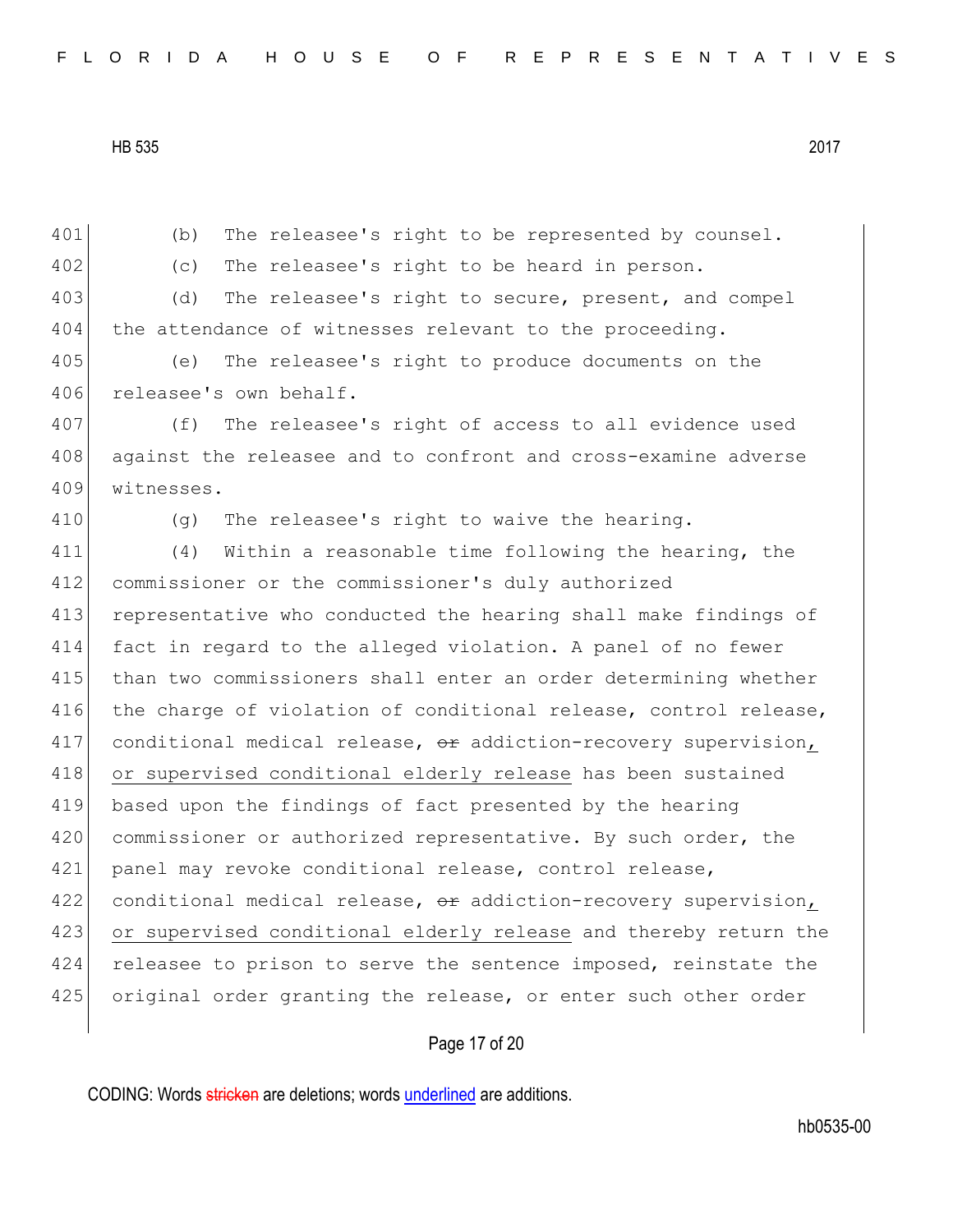426 as it considers proper. Effective for inmates whose offenses 427 were committed on or after July 1, 1995, the panel may order the 428 placement of a releasee, upon a finding of violation pursuant to 429 this subsection, into a local detention facility as a condition 430 of supervision.

431 (6) Whenever a conditional release, control release, 432 conditional medical release,  $\theta$  addiction-recovery supervision, 433 or supervised conditional elderly release is revoked by a panel 434 of no fewer than two commissioners and the releasee is ordered 435 to be returned to prison, the releasee, by reason of the 436 misconduct, shall be deemed to have forfeited all gain-time or 437 commutation of time for good conduct, as provided for by law, 438 earned up to the date of release. However, if a conditional 439 medical release is revoked due to the improved medical or 440 physical condition of the releasee, the releasee shall not 441 forfeit gain-time accrued before the date of conditional medical 442 release. This subsection does not deprive the prisoner of the 443 right to gain-time or commutation of time for good conduct, as 444 provided by law, from the date of return to prison.

445 (7) If a law enforcement officer has probable cause to 446 believe that an offender who is on release supervision under s. 447 947.1405, s. 947.146, s. 947.148, s. 947.149, or s. 944.4731 has 448 violated the terms and conditions of his or her release by 449 committing a felony offense, the officer shall arrest the 450 offender without a warrant, and a warrant need not be issued in

Page 18 of 20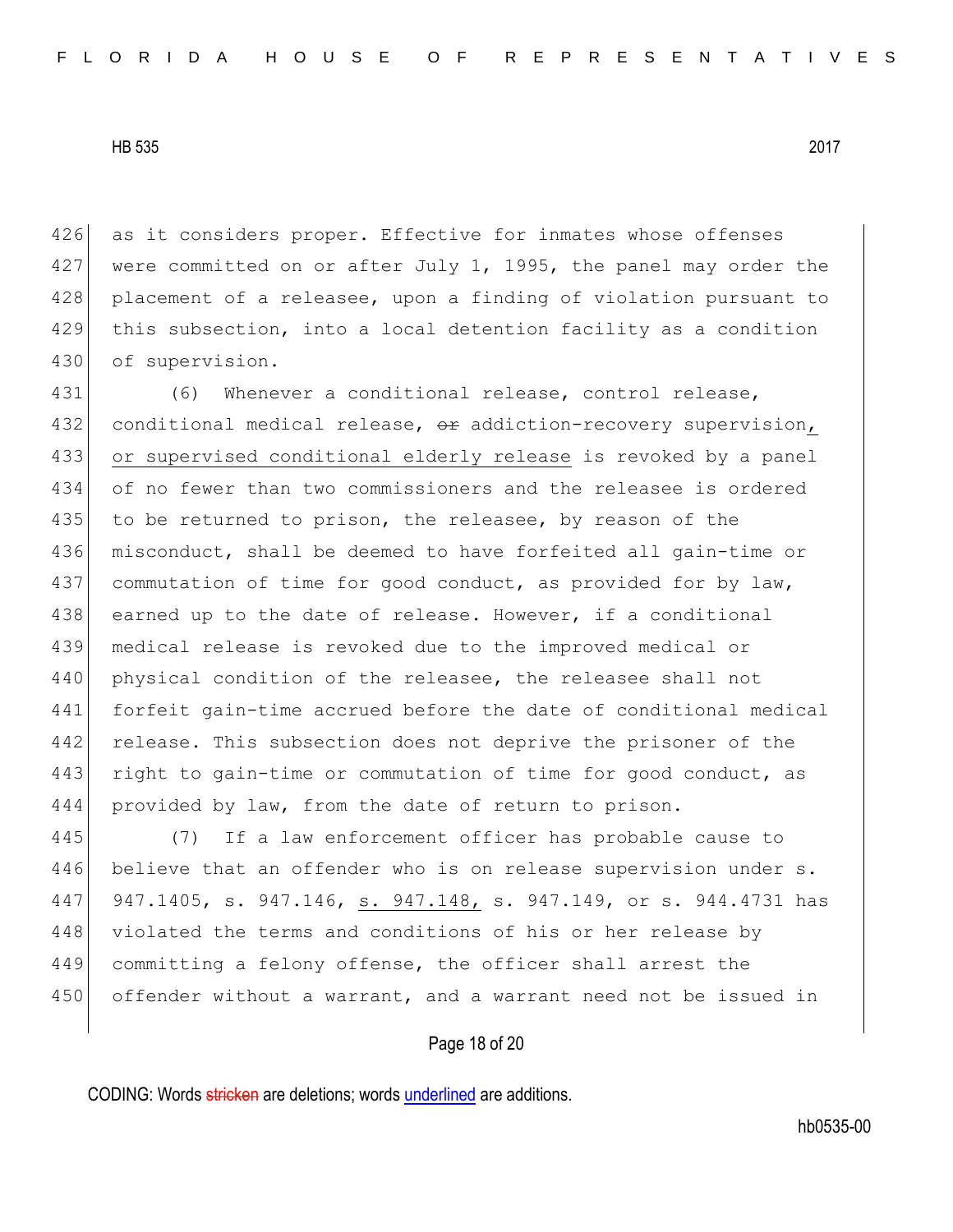| 451 | the case.                                                        |
|-----|------------------------------------------------------------------|
| 452 | When a law enforcement officer or a correctional<br>(8)          |
| 453 | probation officer has reasonable grounds to believe that an      |
| 454 | offender who is supervised under the supervised conditional      |
| 455 | elderly release program has violated the terms and conditions of |
| 456 | her or his supervision in a material respect, the officer may    |
| 457 | arrest the offender without warrant and bring her or him before  |
| 458 | one or more commissioners or a duly authorized representative of |
| 459 | the commission. Proceedings shall take place when a warrant has  |
| 460 | been issued by a member of the commission or a duly authorized   |
| 461 | representative of the commission.                                |
| 462 | Section 5. Paragraphs (a) and (b) of subsection (1) of           |
| 463 | section 947.149, Florida Statutes, are redesignated as           |
| 464 | paragraphs (b) and (c), respectively, and a new paragraph (a) is |
| 465 | added to that subsection, to read:                               |
| 466 | 947.149 Conditional medical release.-                            |
| 467 | The commission shall, in conjunction with the<br>(1)             |
| 468 | department, establish the conditional medical release program.   |
| 469 | An inmate is eligible for consideration for release under the    |
| 470 | conditional medical release program when the inmate, because of  |
| 471 | an existing medical or physical condition, is determined by the  |
| 472 | department to be within one of the following designations:       |
| 473 | "Elderly and infirm inmate," which means an inmate who<br>(a)    |
| 474 | has no current or prior convictions for capital or violent first |
| 475 | degree felonies, who has no current or prior convictions for     |
|     |                                                                  |

# Page 19 of 20